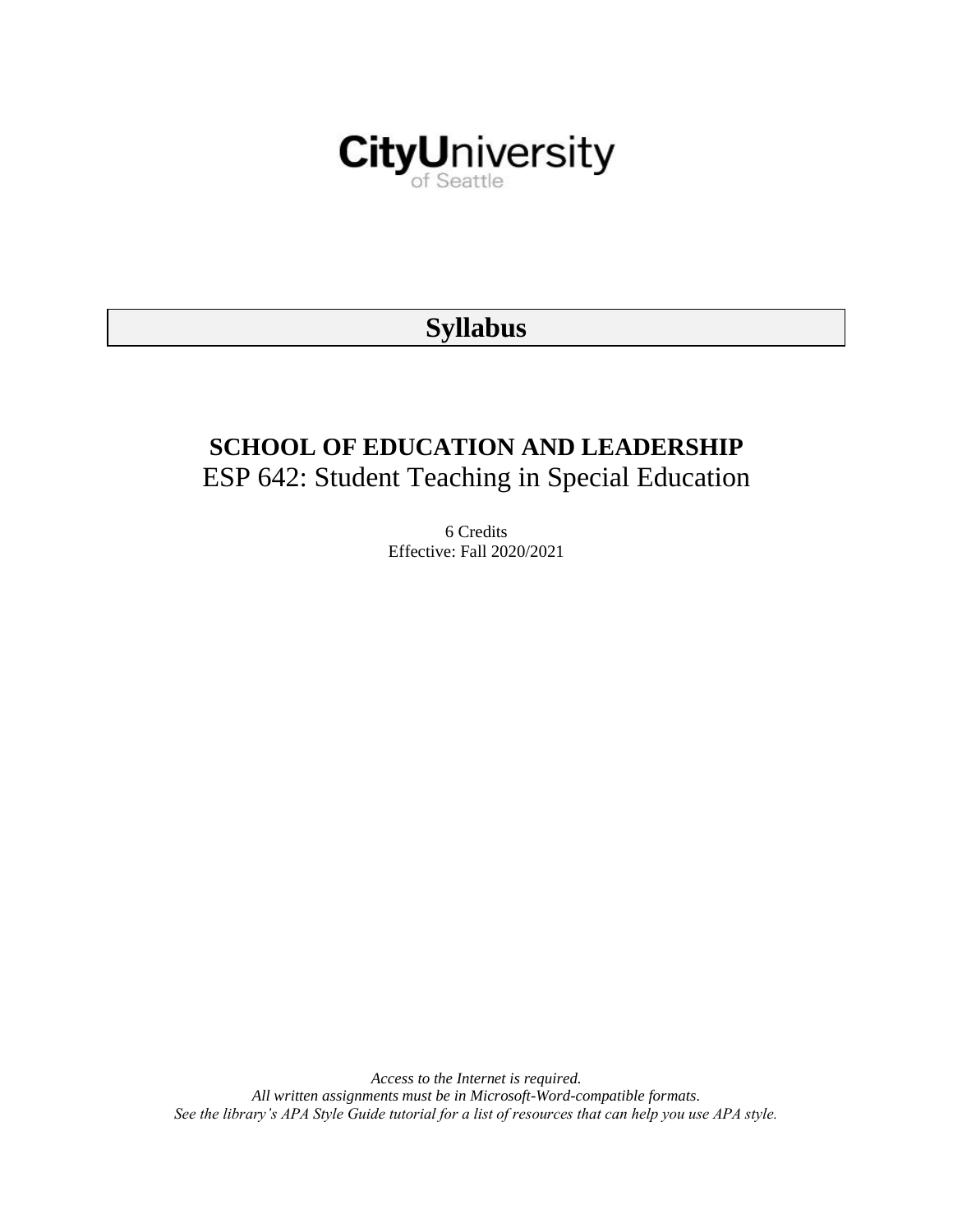# **FACULTY**

Faculty Name: FACULTY NAME

Contact Information: CONTACT INFORMATION

#### [INSTRUCTOR MAY INSERT PERSONAL MESSAGE IF DESIRED]

# **COURSE DESCRIPTION**

In Student Teaching, candidates seeking a Special Education P-12 endorsement co-teach with a cooperating teacher in a school special education placement for the required number of days to develop and demonstrate capacities to perform the full-time responsibilities of a teacher and to make a positive impact on student learning. During student teaching, candidates exhibit essential dispositions; demonstrate skill in planning, engagement, assessment, and reflection upon student learning; participate in a learning community; and collect evidence of performance that connects with standards and criteria for pre-service teachers. Through successful completion of student teaching, candidates demonstrate endorsement competencies required for residency teacher certification with a Special Education P-12 endorsement. Candidates seeking an approved second endorsement in this course must also demonstrate competencies of the second endorsement.

# **COURSE RESOURCES**

Required and recommended resources to complete coursework and assignments are found on the course [Reading List.](https://nam03.safelinks.protection.outlook.com/?url=https%3A%2F%2Fcityu.alma.exlibrisgroup.com%2Fleganto%2Flogin%3Fauth%3DSAML&data=04%7C01%7CMMara%40cityu.edu%7C70673ce0fe0144040eda08d87472e204%7Cb3fa96d9f5154662add763d854e39e63%7C1%7C0%7C637387384066198115%7CUnknown%7CTWFpbGZsb3d8eyJWIjoiMC4wLjAwMDAiLCJQIjoiV2luMzIiLCJBTiI6Ik1haWwiLCJXVCI6Mn0%3D%7C1000&sdata=JbwP%2Fm5Q%2BMgIUWa%2FXceos%2BoiLv0DX%2B%2FL%2BNGNMbX9P8E%3D&reserved=0) The reading list can be found under Course Information in Blackboard as well as from the library homepage.

Note: Required resources that must be purchased by the student are tagged "Purchase from a vendor of your choosing." Required resources with a direct link, "Available through CityU Library", are available at no cost to students.

Students in Canada will see required resources they need to purchase tagged "Purchase from the Canadian Bookstore." Students outside the U.S. and Canada should contact their advisor or textbook coordinator for additional information.

# **CITYU LEARNING GOALS**

This course supports the following City University learning goals:

- Professional competency and professional identity
- Strong communication and interpersonal skills
- Lifelong learning

# **COURSE OUTCOMES**

In this course, learners:

- Demonstrate skill in assessment of student learning
- Exhibit essential dispositions of a professional educator
- Involve families and communities in student learning
- Demonstrate skill in planning for instruction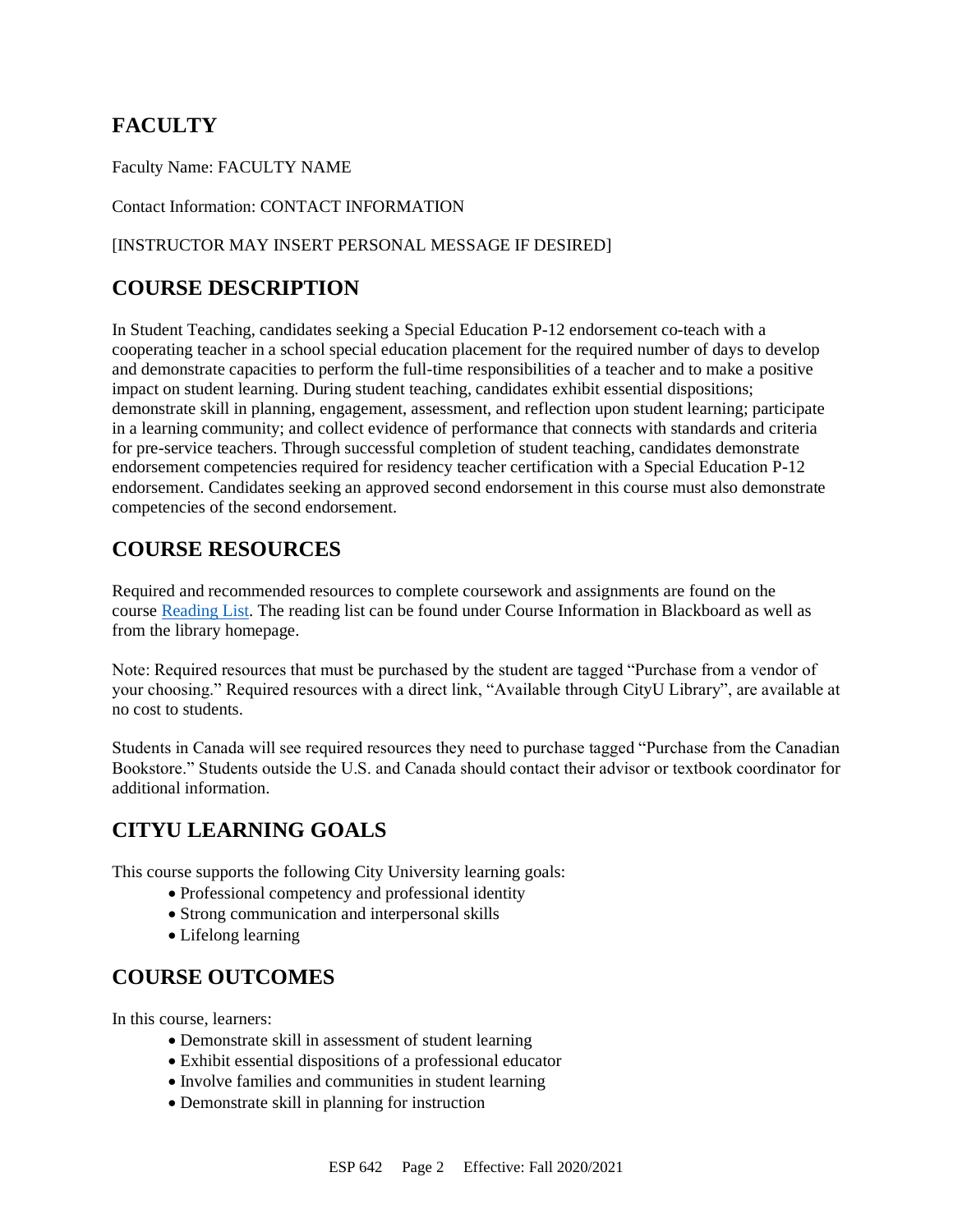- Demonstrate positive impact on student learning
- Demonstrate skill in reflection to improve practice and student learning
- Demonstrate skill in engaging students in meaningful learning activities.

# **CORE CONCEPTS, KNOWLEDGE, AND SKILLS**

- Assessment strategies
- Classroom management and learning environment
- Collaboration among professionals
- Content area knowledge
- Cultural sensitivity
- Curriculum policies and resources
- Diversity characteristics of learners
- Endorsement competencies
- Essential dispositions
- Evidence
- Family & community as partners
- Human growth & development
- Instructional strategies
- Integrating technology
- Learning styles, special needs, exceptionalities
- Learning targets
- Legal & personal safety issues
- Observe, describe, analyze, and reflect
- Paradigm shift: a teacher's view of the classroom
- Professional practice & growth
- Reflective practitioner
- Roles of school personnel
- School and classroom policies and procedures
- State learning standards
- Supporting students
- Theory to practice
- Working with individual students and small groups

### **OVERVIEW OF COURSE GRADING**

This course will be graded on a Pass/No Pass basis based on submission of all required assignments with satisfactory quality:

#### *Overview of Required Assignments*

Professional Growth Plan Context for Learning Hours Log Other Instructor Determined Assignments (if applicable)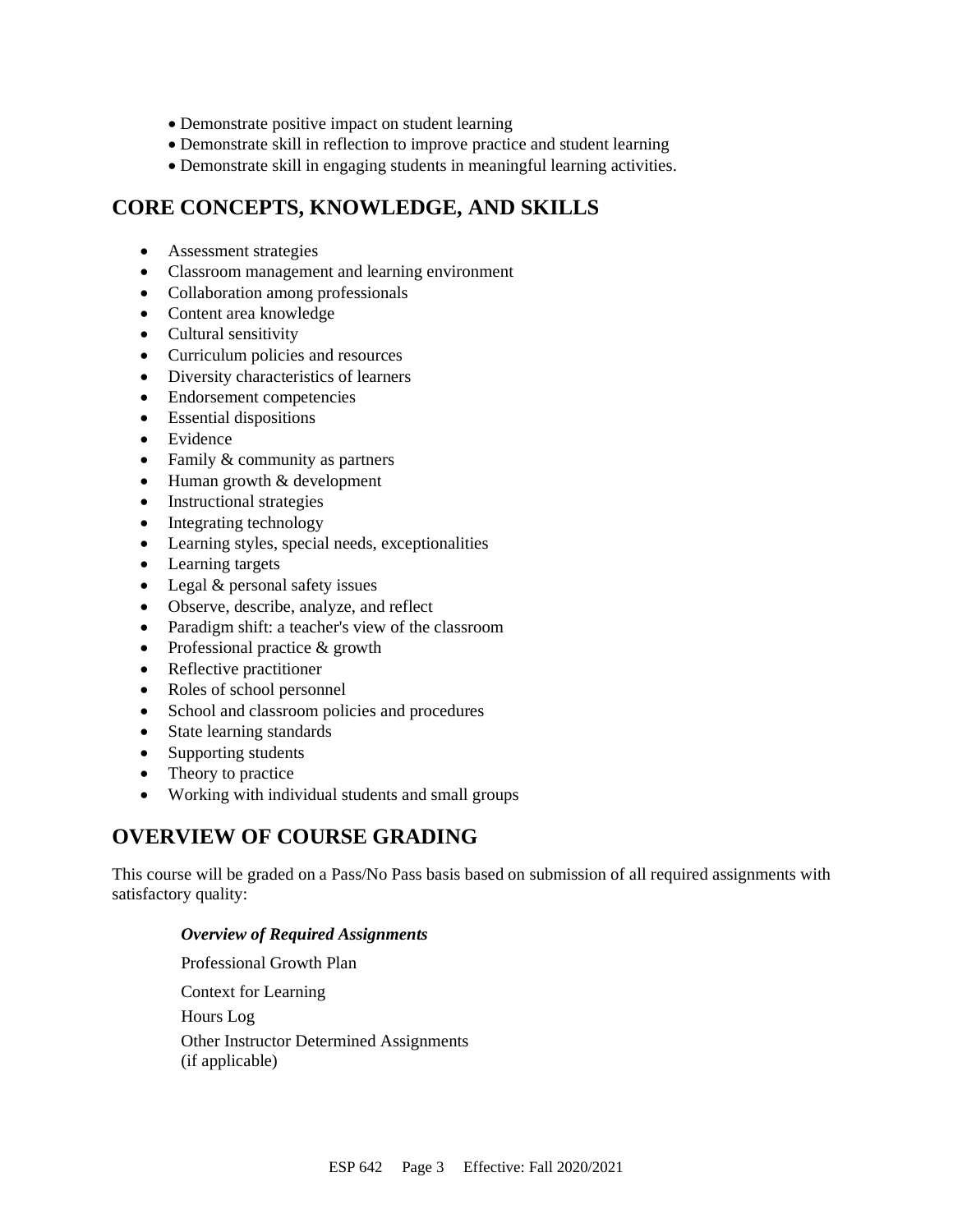# **SPECIFICS OF COURSE ASSIGNMENTS**

#### **Professional Growth Plan (PGP)**

Candidates create a professional growth plan (PGP) to inform growth for the first year of certified teaching. This document is required in order to complete certification. The template and additional instructions for completing the PGP can be found on the state PESB website.

#### **Hours Log**

Candidates will complete an hours log representing the time spent in their field experience placement. Candidates should complete separate hours logs for each endorsement area.

#### **Context For Learning**

Candidates will complete a context for learning for the school, classroom, and students in the field experience placement.

#### **Other Instructor Determined Assignments (if applicable)**

The instructor may add additional assignments and/or make alterations to meet changes in program, state, and/or district guidelines for teacher candidates. Any additions or adaptations will be noted in the blackboard shell. Candidates should participate and engage in all classwork, including required assignments, class discussions, activities, and instructor-determined assignments. Candidates should work to meet essential dispositions criteria not only in the field, but also in their coursework, whether online or in person.

## **COURSE POLICIES**

#### **Late Assignments**

This is a pass/fail course. All assignments are due by the posted deadline. If you have extenuating circumstances and will need an extension, contact the instructor to determine a pre-approved timeline. A "Y" grade may be awarded in this instance until requirements have been completed.

#### **Participation**

You will be required to participate in one seminar session for this internship. This seminar will be offered live and/or virtually. Instructions for seminar participation will be communicated through blackboard and/or email each quarter.

#### **Professional Writing**

Assignments require error-free writing that uses standard English conventions and logical flow of organization to address topics clearly, completely, and concisely. CityU requires the use of APA style.

# **UNIVERSITY POLICIES**

You are responsible for understanding and adhering to all of City University of Seattle's academic policies. The most current versions of these policies can be found in the [University](https://www.cityu.edu/catalog/)  [Catalog](https://www.cityu.edu/catalog/) that is linked from the CityU Web site.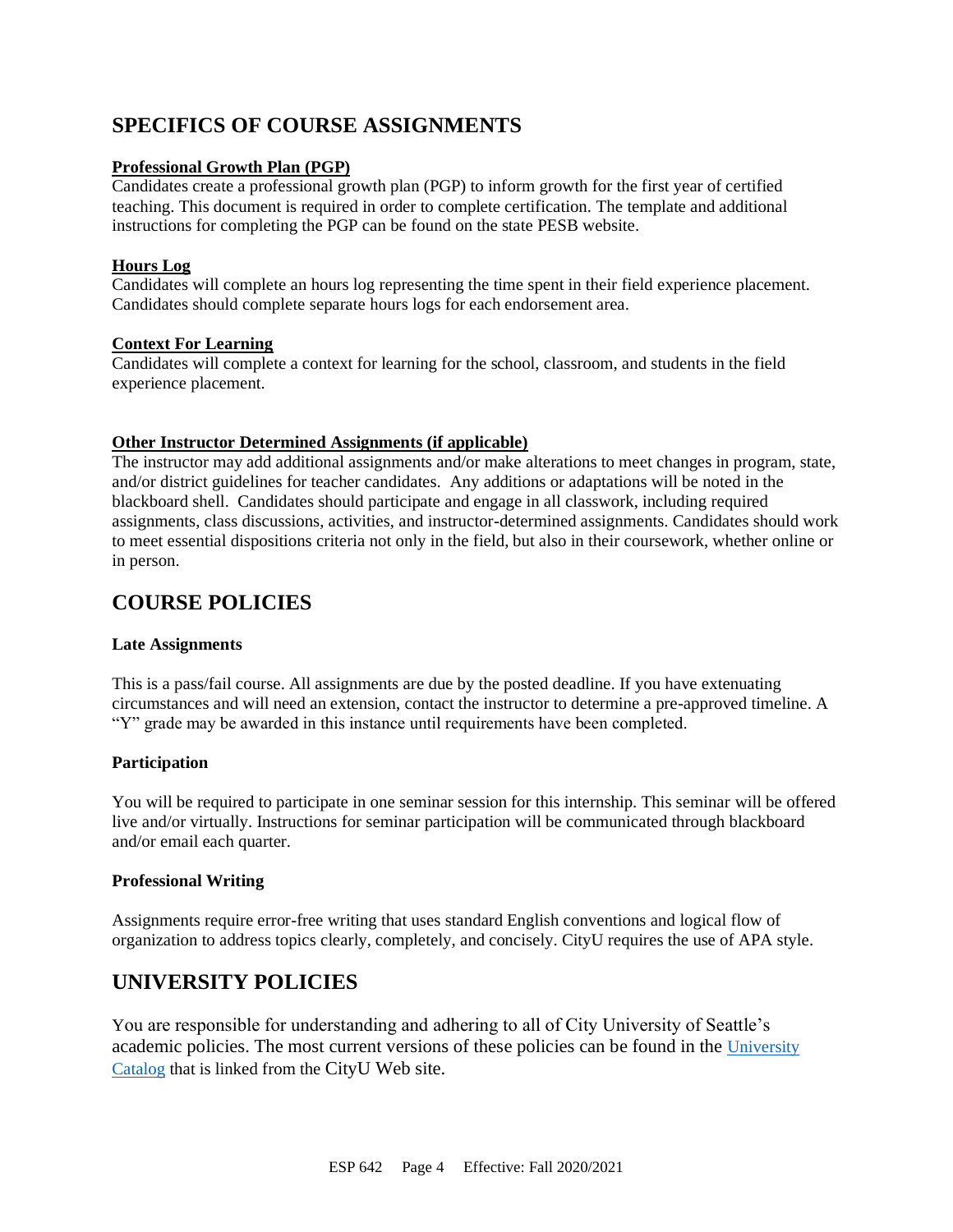#### **Antidiscrimination**

City University of Seattle and its staff and faculty are committed to supporting our students. We value equity, diversity, and inclusion as a way of life as well as the educational opportunities it provides. City U will not tolerate any form of discrimination based on race, color, ethnicity, sexual orientation, gender identification, socioeconomic status, or religious values. If you have experienced any discrimination based on any of the above, we encourage you to report this to the University. Please report this to your instructor. If you do not feel safe reporting this to your instructor, please report to Dr. Scott Carnz, Provost or to the Vice President of Student Affairs, Melissa Mecham.

#### **Non-Discrimination & Prohibition of Sexual Misconduct**

City University of Seattle adheres to all federal, state, and local civil rights laws prohibiting discrimination in employment and education. The University is committed to ensuring that the education environment is bounded by standards of mutual respect and safety and is free from discriminatory practices.

In the U.S., the University is required by Title IX of the Education Amendments of 1972 to ensure that all of its education programs and activities do not discriminate on the basis of sex/gender. Sex include sex, sex stereotypes, gender identity, gender expression, sexual orientation, and pregnancy or parenting status. Sexual harassment, sexual assault, dating and domestic violence, and stalking are forms of sex discrimination, which are prohibited under Title IX and by City University of Seattle policy. City University of Seattle also prohibits retaliation against any person opposing discrimination or participating in any discrimination investigation or complaint process internal or external to the institution. Questions regarding Title IX, including its application and/or concerns about noncompliance, should be directed to the Title IX Coordinator. For a complete copy of the policy or for more information, visit <https://my.cityu.edu/titleix> or contact the Title IX Coordinator.

In Canada, in compliance with the British Columbia Human Rights Code, the Alberta Human Rights Act, WorksafeBC, and the Workers' Compensation Board of Alberta, the University believes that its environment should at all times be supportive and respectful of the dignity and self-esteem of individuals. Discrimination, harassment and bullying conduct, whether through person to person behaviour or via electronic communications such as email or social media is not acceptable and will not be tolerated. As an educational institution, it is our responsibility to cultivate an environment of excellence, equity, mutual respect and to recognize the value and potential of every individual. The University will take all necessary steps to meet or exceed the requirements of the law to prevent discrimination, harassment and bullying. The Respectful Workplace Policy for the prevention of discrimination, harassment and bullying policy and procedure can be found at <https://www.cityu.edu/discover-cityu/about-cityu/> under the Policies section or at <https://www.cityuniversity.ca/about/>.

#### **Religious Accommodations**

City University of Seattle has a policy for accommodation of student absences or significant hardship due to reasons of faith or conscience, or for organized religious activities. The University's policy, including more information about how to request an accommodation, is available in the University Catalog and on the my.cityu.edu student portal. Accommodations must be requested by the 20% mark of this course (e.g. day 14 of a ten-week course, day 7 of a 5-week course) using the Religious Accommodations Request Form found on the student dashboard in the my.cityu.edu student portal.